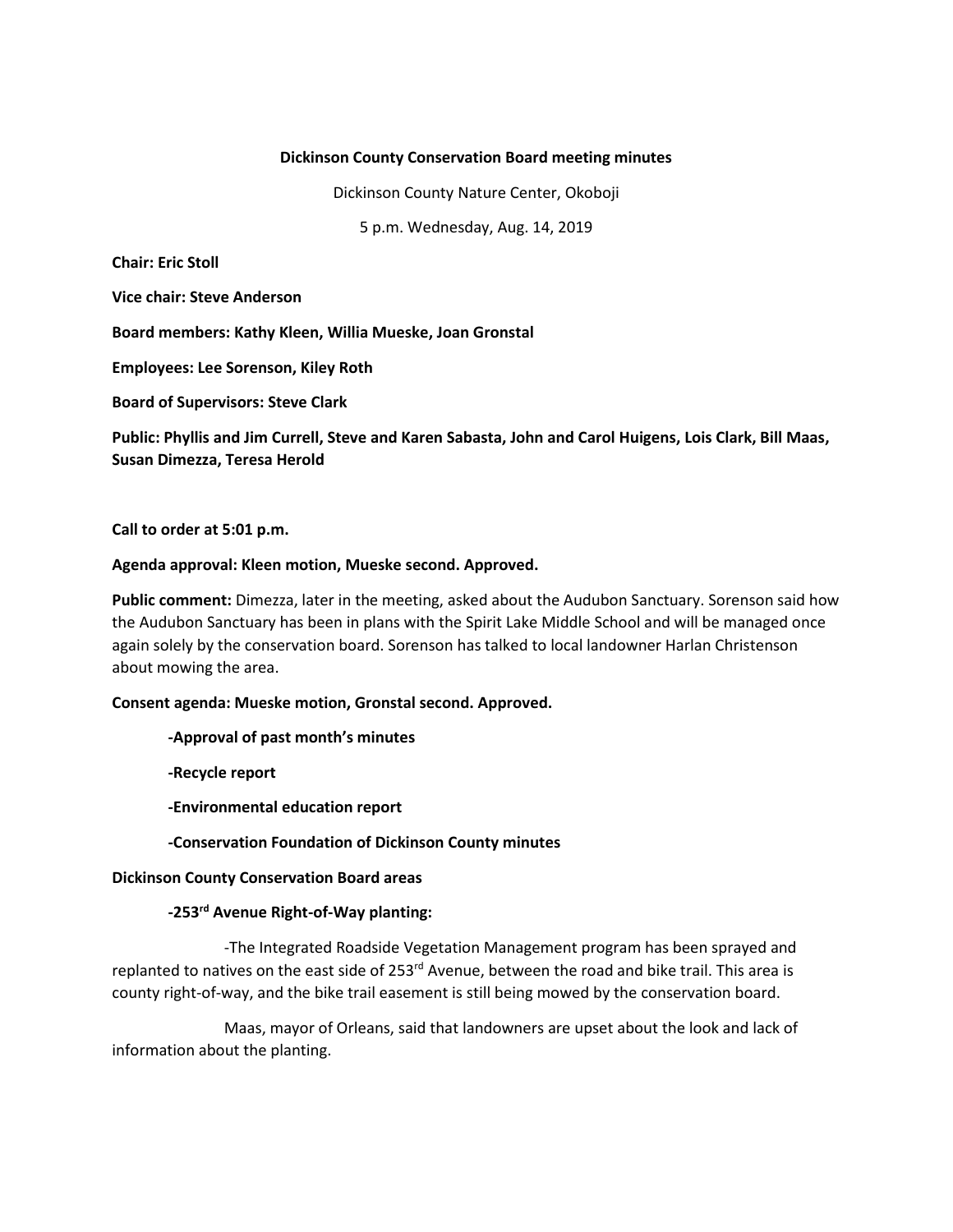Native plantings take about three years to establish. Stoll said, "The first year is the most difficult aesthetically." Maas said that looks is part of it. Prairie grasses were planted by a local cemetery, and he said even after five years it still doesn't look like people want it to.

Huigens said the landowners would like it to be returned to a grass, park-like area as opposed to natives. He said the original donor of the land did not intend it to be like it is now. He also brought up concerns about snow build-up, coyotes, rodents, standing water and mosquitoes. He said the landowners are researching the intent of the donor's easement. A petition has not been started, but if need be, the landowners will start a petition. "We want it considered to replaced and repaired back to what it was." The written concerns were provided to the board members.

Anderson said the native plantings is not in the easement, it is in the county right-ofway. The conservation board should never have been mowing the area anyway. The plantings were not just to decrease mowing cost but to assist in water quality. Established prairie areas and rain gardens assist in water quality as water drains. Water quality increases as water quantity slows and goes through natural filters. This could be handed to secondary roads, as it should be, and they can mow it or not mowed. "We were mowing it as a courtesy. That is not our job. We're trying to do what's best for the environment and wildlife." He added that he has seen coyotes in the middle of Milford, and that it has nothing to do with prairie plantings. The coyote population is high right now.

"If you don't want it there, we can back ourselves out," Anderson said.

Phyllis Currell asked who to talk to next and was directed to the county.

The conservation board will continue mowing the bike trail right-of-way.

Maas said there was no communication between the city of Orleans and the county, and he started getting phone calls as the mayor about the spraying and replanting. The city has had similar issues in other areas of the city as well. He suggested keeping it as a grassy area is the landowners take care of it. Anderson said that is not this board's decision. It would need to be taken to the board of supervisors.

Sorenson has talked to the county engineer, and the city of Orleans has an agreement to maintain snow removal there. He suggested that the city could also make another agreement to have the city of Orleans take care of that right-of-way.

Anderson suggested having the county engineer mark the road right-of-way to see where the boundary is. Maas suggested talking to the county engineer and go from there to see if an agreement can be reached with the county. The IRVM program is run through the conservation board in partnership with the county engineer.

The county engineer was happy that the county right-of-way. He wrote in an e-mail that native plantings reduce snow drifting and should have more native plantings.

Maas said the biggest problem on the lake roads is people who take their snow from one side of the road to the other side.